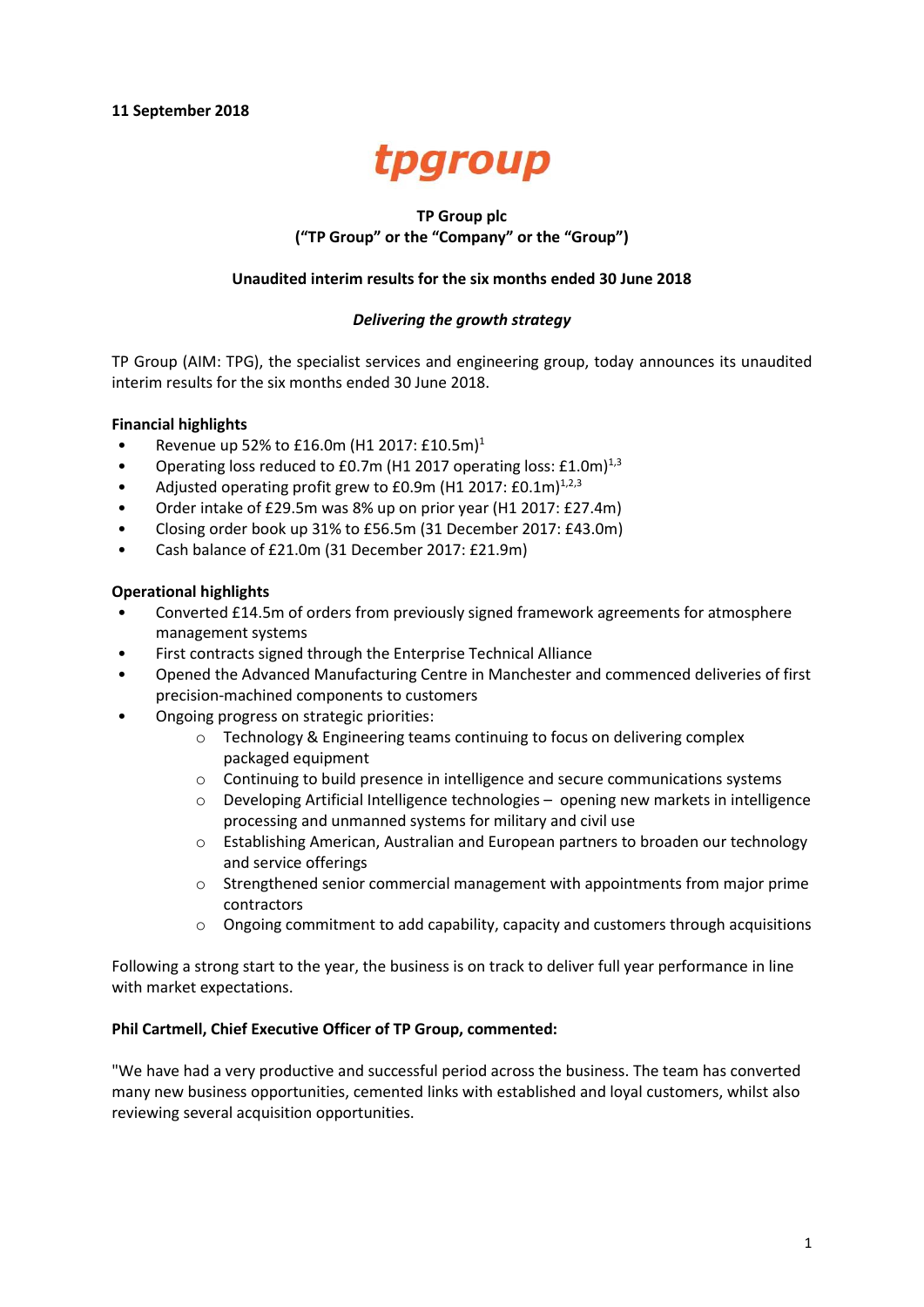"Our focus and reputation in our core markets has led to our largest ever order book which positions us well for the second half of the year. The management layer that supports the Board is performing well and the acquired companies are making positive contributions to our success.

"I look forward to updating the market on further developments as they materialise and remain confident in the Group's prospects for the rest of 2018 and beyond."

### Notes:

- Comparatives for the period to 30 June 2017 and financial year ended 31 December 2017 have been restated in line with the requirements of IFRS 15. For further disclosure, please see note 2 to these unaudited interim financial statements.
- <sup>2</sup> Adjusted operating profit is defined as operating loss adjusted to add back depreciation of property, plant and equipment and right-of-use assets, amortisation of intangible assets and impairment gains or losses on non-current assets, changes in fair value of contingent consideration, any other acquisition-related charges, share based payment charges and non-operating costs. Non-operating costs are those items believed to be exceptional in nature by virtue of their size and or incidence. The directors of the Company believe this measure is more reflective of the underlying performance of the Group than equivalent GAAP measures. This is primarily due to the exclusion of non-cash items, such as share-based payments, impairment, depreciation and amortisation, as well as non-operating costs. This provides shareholders and other users of the financial statements with the most representative year-on-year comparison of operating performance. This measure and the separate components remain consistent with 2017. Nonoperating costs to 30 June 2018 comprise restructuring costs at the Manchester and Wincanton sites, and the Group's head office.
- <sup>3</sup> The Group adopted IFRS 16 from 1 January 2018 and recognised the cumulative effect at this date in accordance with IFRS16: C7 to C13. For further details, please refer to note 2 of these unaudited interim financial statements.

### **Enquiries:**

| TP Group plc                           | Tel: 01753 285 810 |
|----------------------------------------|--------------------|
| Phil Cartmell, Chief Executive Officer |                    |
| Derren Stroud, Chief Financial Officer |                    |
| www.tpgroup.uk.com                     |                    |
|                                        |                    |
| <b>Cenkos Securities plc</b>           | Tel: 020 7397 8980 |
| Mark Connelly / Callum Davidson        |                    |
| www.cenkos.com                         |                    |
| <b>Vigo Communications</b>             | Tel: 020 7390 0230 |
| Jeremy Garcia / Fiona Henson           |                    |

# **Notes to Editors**

[www.vigocomms.com](http://www.vigocomms.com/)

TP Group designs and develops advanced technologies, engineers complex equipment and systems, and provides support throughout their operational life. The Company's shares have been traded on AIM since July 2001.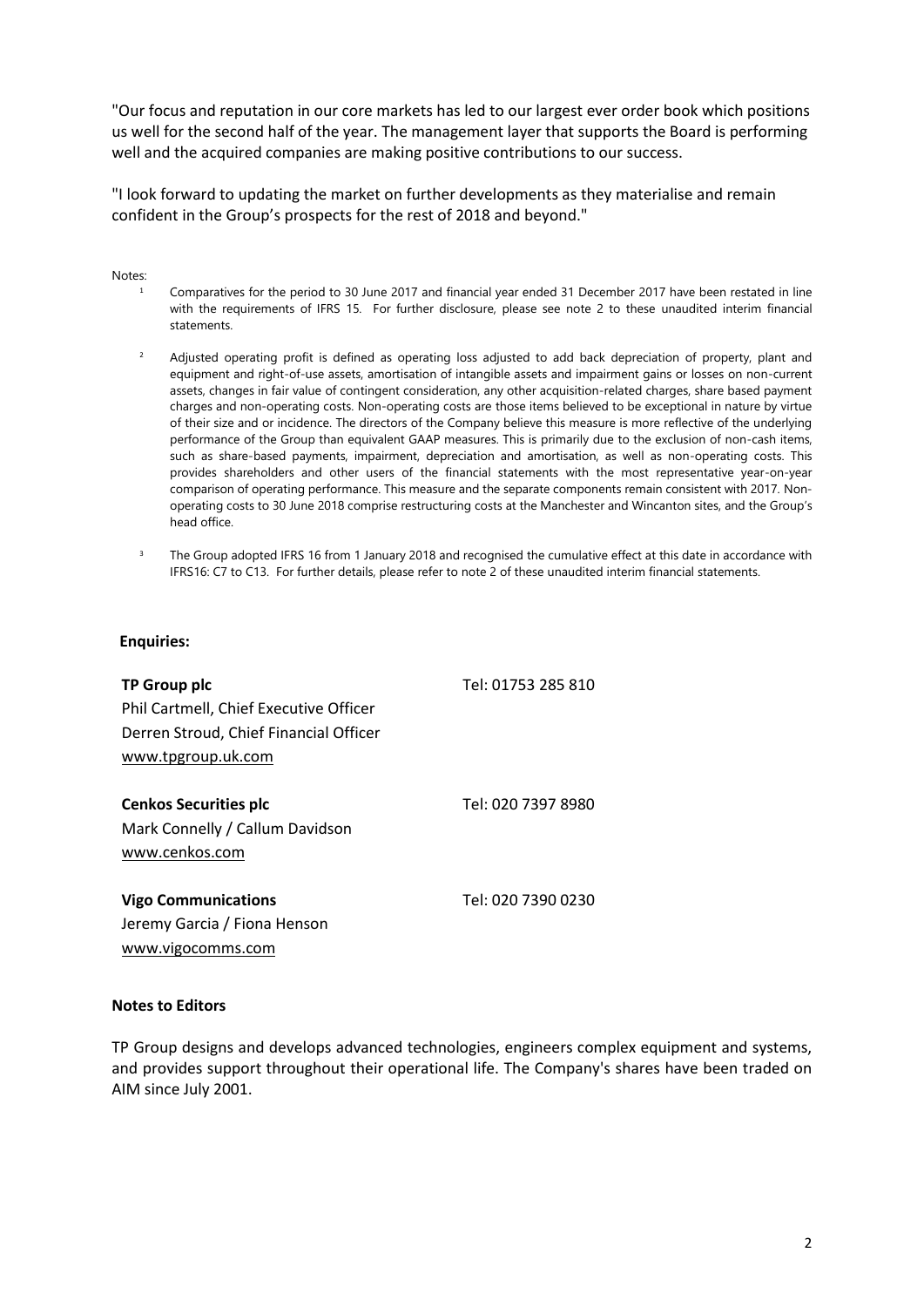## **Business Review**

The Group is pleased to report a strong set of results for the first six months of 2018, delivering on our strategic growth initiatives as communicated to investors in 2017.

We have continued to align the internal structure and reporting lines to reflect our core business and capabilities, operating across two complementary business streams:

- **Consulting and Programme Services ("CaPS")** the provision of know-how and experience to add value in large and complex enterprises. Previously reported as TPG Services.
- **Technology & Engineering ("T&E")** the design, manufacture, installation and support of complex equipment. Previously reported as TPG Engineering.

We started the year with an order book of £43.0 million, and are pleased to report that our team has added £29.5 million in new contracts in the period. Whilst revenue was up 52% on the same period last year, we secured almost twice the revenue figure in new orders, and so have ended the half-year with an order book totalling £56.5 million, which supports the Board's confidence in the business.

Group order intake grew by 8% to £29.5 million (H1 2017: £27.4 million), with T&E capturing 67% of that at £19.8 million (H1 2017: £23.4 million) and CaPS signing £9.7 million (H1 2017: £4.0 million). The CaPS share of order intake has grown from 15% to 33% and illustrates how the Group is becoming a more balanced business.

The order book increased to £56.5m, up 31% from the 31st December 2017 position of £43.0m. This significant increase was across both business streams, with T&E closing the period at £48.7 million (31 December 2017: £39.9 million) and CaPS at £7.8 million (31 December 2017: £3.1 million). Revenue increased to £16.0 million (H1 2017: £10.5 million) with growth achieved in both T&E and CaPS business streams. T&E grew by 44% to £10.9 million and CaPS grew by 73% to £5.1 million. Our business is typically weighted into the second half of the year and so these results are even more noteworthy.

Central costs were stable in the first half at £0.5 million (H1 2017: £0.6 million). All costs associated with supporting the business units are fully allocated to them.

The Group's revenue growth, operational efficiency improvements and management of operating costs has fed through to further improvement in operating loss, which fell by £0.3 million to £0.7 million and adjusted operating profit, which increased to £0.9 million (H1 2017: £0.1 million)

The Group cash balance at 30 June 2018 was £21.0 million (31 December 2017: £21.9 million). Cash generated from operations of £0.2 million was offset by investment in capital equipment of £0.4 million, pay-down of finance leases of £0.4 million and settlement of year-1 earn-outs in relation to the acquisition of ALS Technologies Ltd amounting to £0.3 million.

Management views the underlying cash position to be positive and expects to retain a healthy cash balance at the year end, in line with market expectations.

## **Markets served**

The Group focuses on four key verticals – defence, space, intelligence and communications, and energy. These sectors have consistent characteristics, complementary requirements and significant crossover in the customer base that the whole Group can contribute to.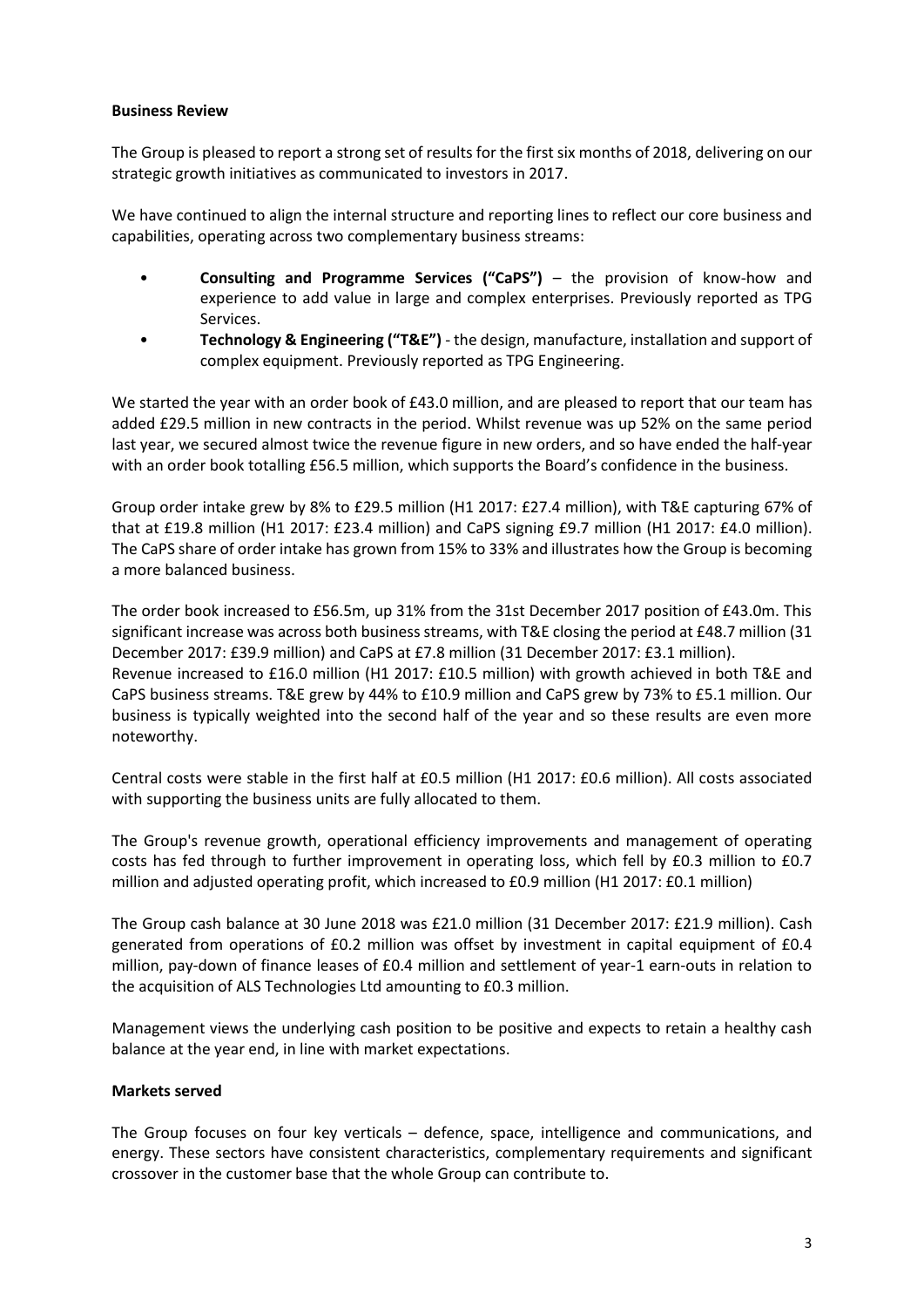Recent customer engagements have shown that national security and energy supply are critical to a safe and prosperous society.

To commit to this view, our declared mission is to "provide services and equipment when critical systems are needed to assure public and industry security and wellbeing."

Each market sector is served as follows:

- **Defence** TP Group provides and supports critical systems and equipment for platforms across air, land, sea and subsea domains.
- **Intelligence & Communications** TP Group delivers critical systems and operational support to essential activities that gather intelligence, share it securely and act on it effectively.
- **Space** TP Group provides solutions and support for space missions that are essential to our understanding of the world and the communications links we need around it.
- **Energy** TP Group designs, builds and manages equipment packages that are essential to the reliable, safe and effective supply of energy resources world-wide.

The bulk of our business remains in our core defence market and through our key relationships. This provides a stable platform which is managed for maximum value and organic growth, whilst expansion into new programmes, customer communities and markets is achieved by a dedicated team with specialist methods and know-how.

## **Technology and Engineering**

The T&E team have been actively developing a common proposition centred on complex packaged equipment. This gathers together the design, build and operation of complete systems, including elements of fabrication, electronics, controls and infrastructure that were previously bought-in or supplied to the customer by others. This specifically adds value to our proposition in the energy market to position us for higher value integrated systems in that sector.

In our core submarine activity, we were pleased to have converted more of the UK framework contracts for submarine equipment into firm orders worth £12.5 million for oxygen generation systems, announced in May. This sits alongside our overseas development in this area, which was recognised by a framework agreement with Naval Group in France that has in turn led to an initial firm order for £2 million of atmosphere management equipment.

In Manchester, there was significant focus on working with our key accounts such as PetroIneos and Ineos Chemicals. We have enjoyed a long history with these customers and support them through their maintenance and refurbishment cycles because in many cases we supplied the original equipment. In the first half of this year, we signed contracts for through-life support work worth 34% of the Manchester order intake.

Similar to the Manchester approach, in addition to the established new-build work on submarine programmes, we have extended our propositions towards life extensions and refurbishment of installed equipment. In January, we announced a £0.9 million contract to overhaul an installed system, and we anticipate that this will become an increasingly important part of our business. Submarine service lives are being extended alongside the introduction of new platforms by many national defence forces and our through–life support proposition was founded to support this trend. We believe we are well placed to benefit from this opportunity.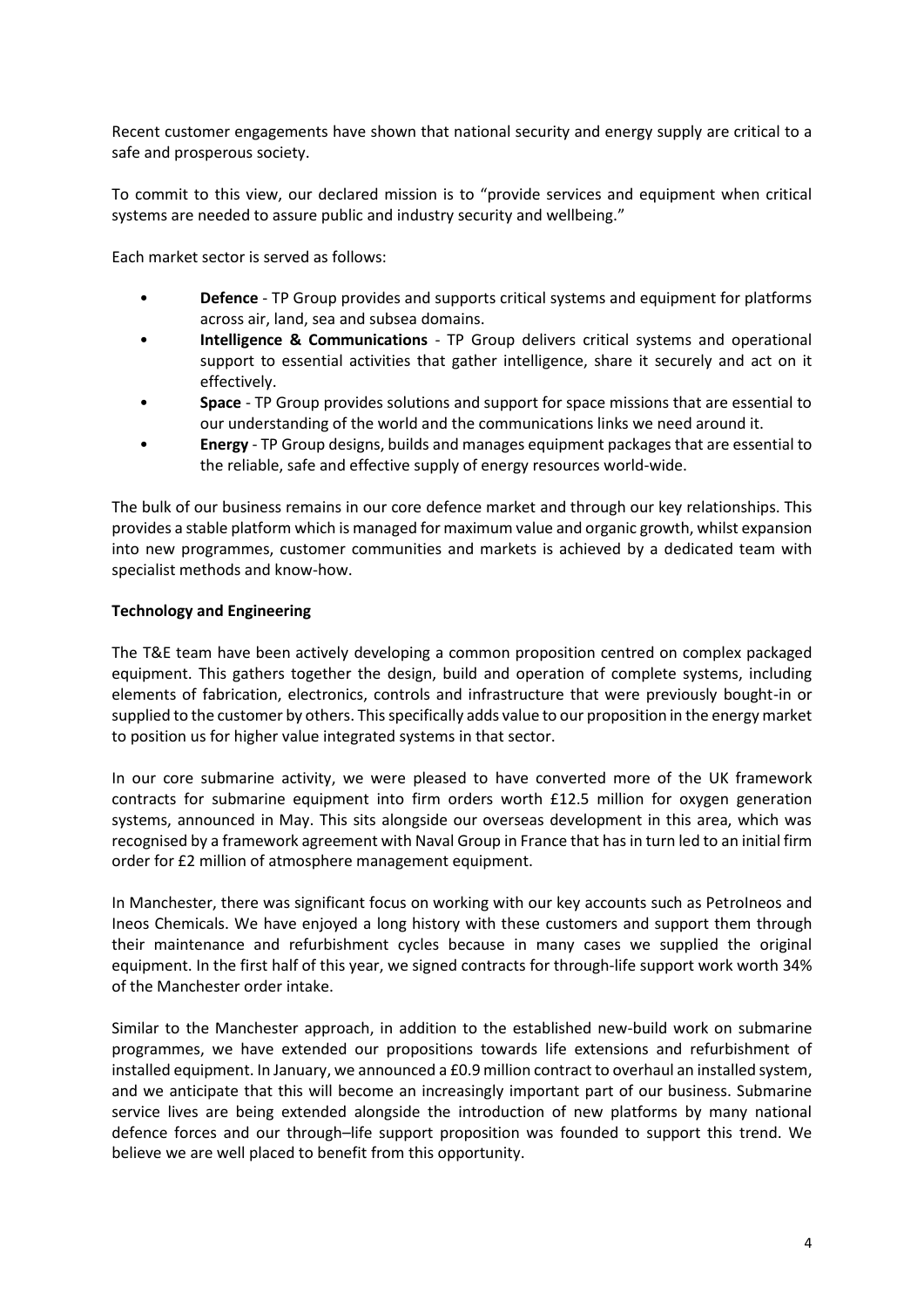As noted in the Annual Report and Financial Statements for the year ended 31 December 2017, the directors completed the disposal of the trade and assets of our low-end fabrication activity, based in Oldham, Lancashire, under a management buy-out. The disposal completed on 30 April 2018 for total consideration of £0.3 million payable over a term of three years.

## **Consulting and Programme Services**

The CaPS business has built upon established positions in major programmes and successfully captured new customers through a flexible and growing range of systems engineering and project assurance services.

This has produced good results with a 12 month extension of the existing work with Army Headquarters on the LE TacCIS programme, worth up to £1.2 million, with the potential to reach £2.3 million over 2 years.

The Group has also signed a three year agreement to deliver information assurance services to a UK Government agency with a value of c. £0.7 million in year one, and with options for two further years that could take the total contract value to c. £2.0 million. This work is significant as it extends the Group's secure communications capability and applies it in a consistent way into a non-MoD department.

The CaPS team has also benefited from the acquisition of Polaris Consulting ("Polaris") at the end of 2017. This has brought new capabilities in operational analysis, project controls and artificial intelligence systems, alongside complementary relationships across the MoD and industrial prime contractors.

## **Acquisitions**

Our acquisition process continues to be active as our senior team review a pipeline of opportunities, whilst maintaining a level of caution based upon the suitability and value of acquisition targets. We have evaluated opportunities in terms of fit to our existing business, alignment with our plans, scale, growth potential, customer base, culture, and management valuation. At present, we are in discussions with prospects involved in the supply of ruggedised military systems, project software systems and space mission support services.

## **Innovations**

Technology development and diversification has been a key focus in recent months. In March 2018 we announced a £0.8 million order for next generation carbon dioxide management equipment. This is a result of our internal technology development initiatives, complemented by the partnership with American specialists Micropore, announced in May.

Polaris is active in developing innovative Artificial Intelligence ("AI") solutions. As a demonstration of the value added through our acquisition strategy, the Polaris team has worked with other Group resources to respond to emerging requirements for the routing of unmanned vessels on hazardous missions. The result is a multi-party proposition involving end-users and industrial partners. This work opens up many opportunities across unmanned and manned applications in the military and commercial sectors.

New commercial business models have also been introduced, with contracts worth a combined £1.8 million won under the new Enterprise Technical Alliance ("ETA"). This TP Group initiative brings together a number of Small/Medium Enterprises to deliver agile, responsive and independent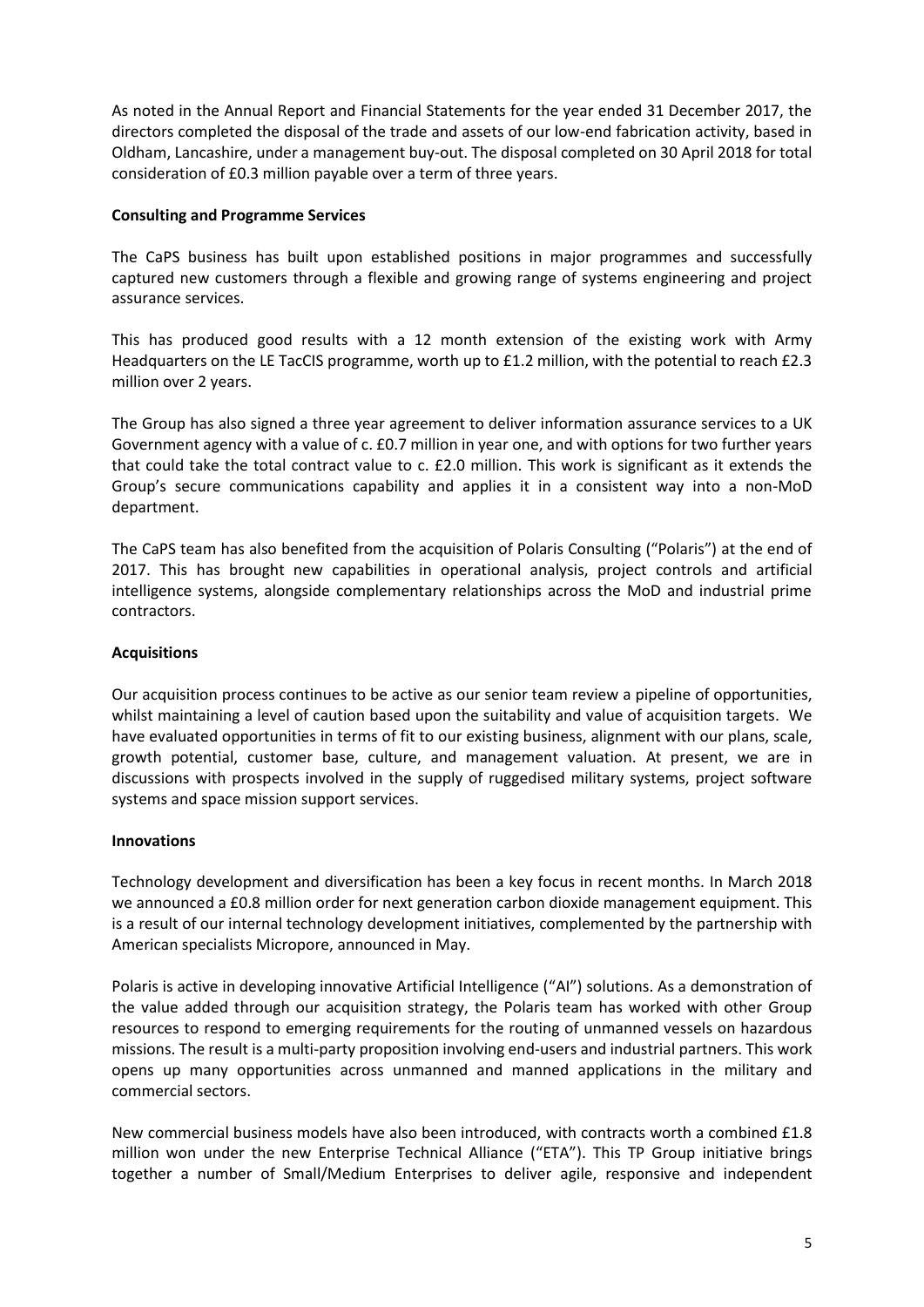contracting services. This enables us to work collaboratively to deliver value for money solutions across small and large-scale support requirements.

The initiative is gaining traction with the MoD as well as other technical specialists wishing to join the team. We have since been invited by the Government to discuss more widespread use of the ETA, and tier-1 prime contractors are also seeking to use this mechanism to strengthen their own propositions through the addition of small technical specialists within their project teams.

We believe that the market in which our CaPS business operates is driven by relationships and reputation, and this growth tells us that we are becoming a strong player in this area. The ETA framework provides a very effective route to market to build further on this position.

## **Investment**

Internal investment was focused on enhancing manufacturing capability and in strengthening the sub-Board management layer to achieve our growth targets. Modernising the Manchester factory has led, amongst other things, to the opening of the Advanced Manufacturing Centre in February. This is now fully utilised to support the delivery of complex static equipment projects, and also to bring in specialist component machining work to fill capacity gaps. These are proving to be most valuable as they demonstrate our capability and standards to new clients and open discussions about larger projects in other sectors beyond our traditional base.

In addition to investment in restructuring the senior business development team, the Group has committed new resources to quality management and compliance management to ensure that we keep pace with the stringent regulations in the markets we serve. This has two effects; firstly, it eases the delivery load with a focus on doing things well, once and in line with the customer's expectations. Secondly, it acts as a competitive advantage as not all of our peers can work to these standards.

## **International markets**

Outreach to international markets, customers and programmes has received increasing focus, with visits to Australia, South-East Asia and the United States. Through these initiatives, our executives are building a presence in those regions, generating links to future equipment programmes and exploring partnership opportunities with local businesses at a corporate level.

Our ambitions in the United States have been boosted through the registration of a local branch company in Washington D.C. which facilitates our engagement with a range of partners and programmes there. Discussions have commenced with a number of strategic partners on matters relating to intelligence services and technology transfer opportunities, as demonstrated by the partnership agreement with Micropore.

### **Management restructuring**

In February, Simon Kings stepped down as an executive director and left the Group. The Board has restructured and strengthened the business development and key account management activities with two appointments to the senior management team from large prime contractors. James Norwood joined as Corporate Development Director in May and brought experience from the tier-one contractor world with access to several large-scale opportunities in the defence and energy sectors. David Lomax has subsequently joined from BAE Systems as Key Accounts Director to drive cross-Group support to our primary relationships that have previously relied upon single points of contact within the relevant delivery teams.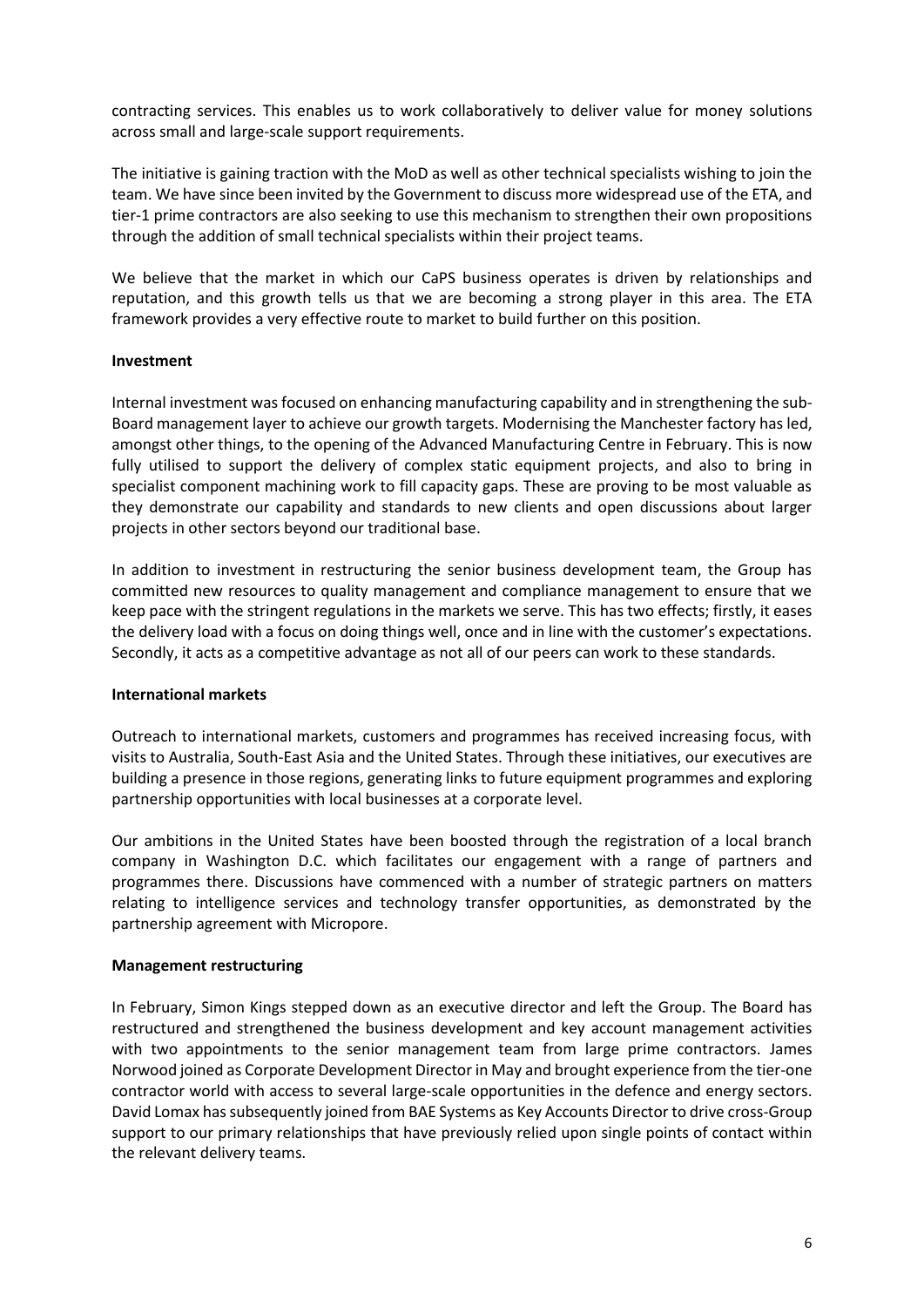## **Outlook**

Against this backdrop of a very active first half year, the Board remains confident in its outlook and ability to deliver against its strategy.

Phil Cartmell 10 September 2018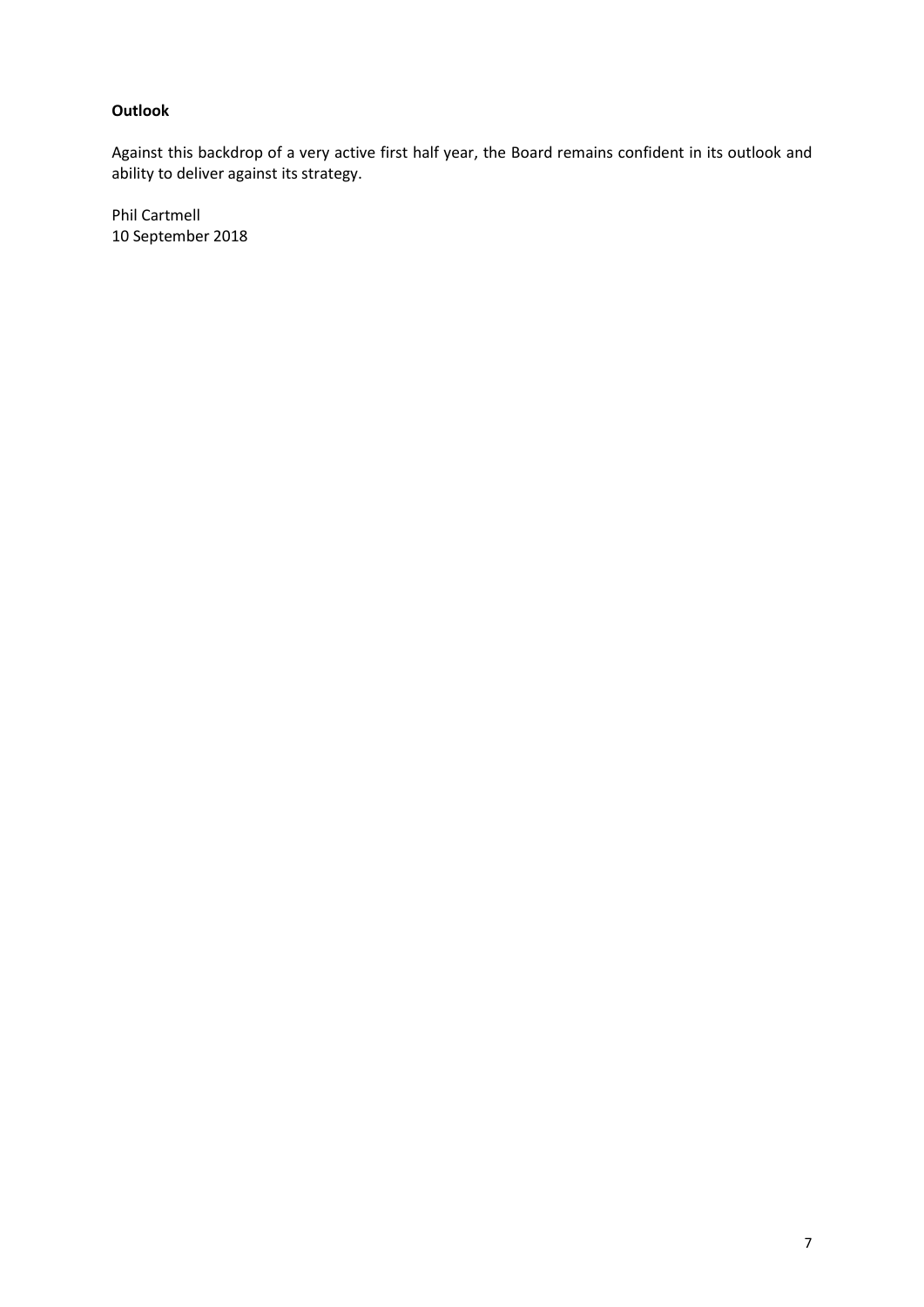## **Condensed consolidated statement of comprehensive income**

|                                                                         | Unaudited <sup>3</sup><br>Six months ended<br>30 June<br>2018 | Unaudited <sup>1</sup><br>Six months ended<br>30 June<br>2017 | Audited <sup>1</sup><br>Year ended<br>31 December<br>2017 |
|-------------------------------------------------------------------------|---------------------------------------------------------------|---------------------------------------------------------------|-----------------------------------------------------------|
|                                                                         | £'000                                                         | £'000                                                         | £'000                                                     |
| Revenue                                                                 | 15,976                                                        | 10,488                                                        | 27,915                                                    |
| Cost of sales                                                           | (11, 717)                                                     | (7, 466)                                                      | (20, 121)                                                 |
| <b>Gross profit</b>                                                     | 4,259                                                         | 3,022                                                         | 7,794                                                     |
| <b>Distribution costs</b>                                               | (92)                                                          | (103)                                                         | (67)                                                      |
| Administrative expenses                                                 | (4,873)                                                       | (3,876)                                                       | (8,693)                                                   |
| <b>Operating loss</b>                                                   | (706)                                                         | (957)                                                         | (966)                                                     |
| Adjusted operating profit <sup>2</sup>                                  | 929                                                           | 75                                                            | 2,148                                                     |
| Depreciation <sup>5</sup> , amortisation and impairment                 | (1,059)                                                       | (615)                                                         | (1,842)                                                   |
| Change in fair value of contingent consideration                        | 222                                                           |                                                               |                                                           |
| Acquisition related costs <sup>4</sup>                                  | (164)                                                         | (89)                                                          | (242)                                                     |
| Non-operating costs <sup>2</sup>                                        | (597)                                                         | (305)                                                         | (655)                                                     |
| Share based payments                                                    | (37)                                                          | (23)                                                          | (375)                                                     |
| <b>Operating loss</b>                                                   | (706)                                                         | (957)                                                         | (966)                                                     |
| Net finance costs                                                       | (94)                                                          |                                                               | (65)                                                      |
| Loss before income tax                                                  | (800)                                                         | (957)                                                         | (1,031)                                                   |
| Income tax credit/(charge)                                              | 85                                                            | (28)                                                          | (122)                                                     |
| Total comprehensive loss for the period attributable<br>to shareholders | (715)                                                         | (985)                                                         | (1, 153)                                                  |
|                                                                         |                                                               |                                                               |                                                           |
| Loss per share expressed in pence per share                             | Pence                                                         | Pence                                                         | Pence                                                     |
| Basic and diluted loss per share                                        | (0.09)                                                        | (0.23)                                                        | (0.15)                                                    |

All results relate to continuing activities.

- <sup>1</sup> Comparatives for the period to 30 June 2017 and financial year ended 31 December 2017 have been restated in line with the requirements of IFRS 15. For further disclosure, please see note 2 to these unaudited interim financial statements.
- $2$  Adjusted operating profit is defined as operating loss adjusted to add back depreciation of property, plant and equipment and right-of-use assets, amortisation of intangible assets and impairment gains or losses on non-current assets, changes in fair value of contingent consideration, any other acquisition-related charges, share based payment charges and nonoperating costs. Non-operating costs are those items believed to be exceptional in nature by virtue of their size and or incidence. The directors of the Company believe this measure is more reflective of the underlying performance of the Group than equivalent GAAP measures. This is primarily due to the exclusion of non-cash items, such as share-based payments, impairment, depreciation and amortisation, as well as non-operating costs. This provides shareholders and other users of the financial statements with the most representative year-on-year comparison of operating performance. This measure and the separate components remain consistent with 2017.

Non-operating costs in the six months to 30 June 2018 comprise restructuring costs at the Manchester and Wincanton sites, and the Group head office.

- <sup>3</sup> The Group adopted IFRS 16 from 1 January 2018 and recognised the cumulative effect at this date in accordance with IFRS16: C7 to C13. For further details, please refer to note 2 of these unaudited interim financial statements.
- Acquisition related costs consist of £19,000 in relation to acquisitions completed in 2017 and £145,000 related to ongoing acquisition opportunities.
- <sup>5</sup> Depreciation expense includes the depreciation of property, plant and equipment and right-of-use assets.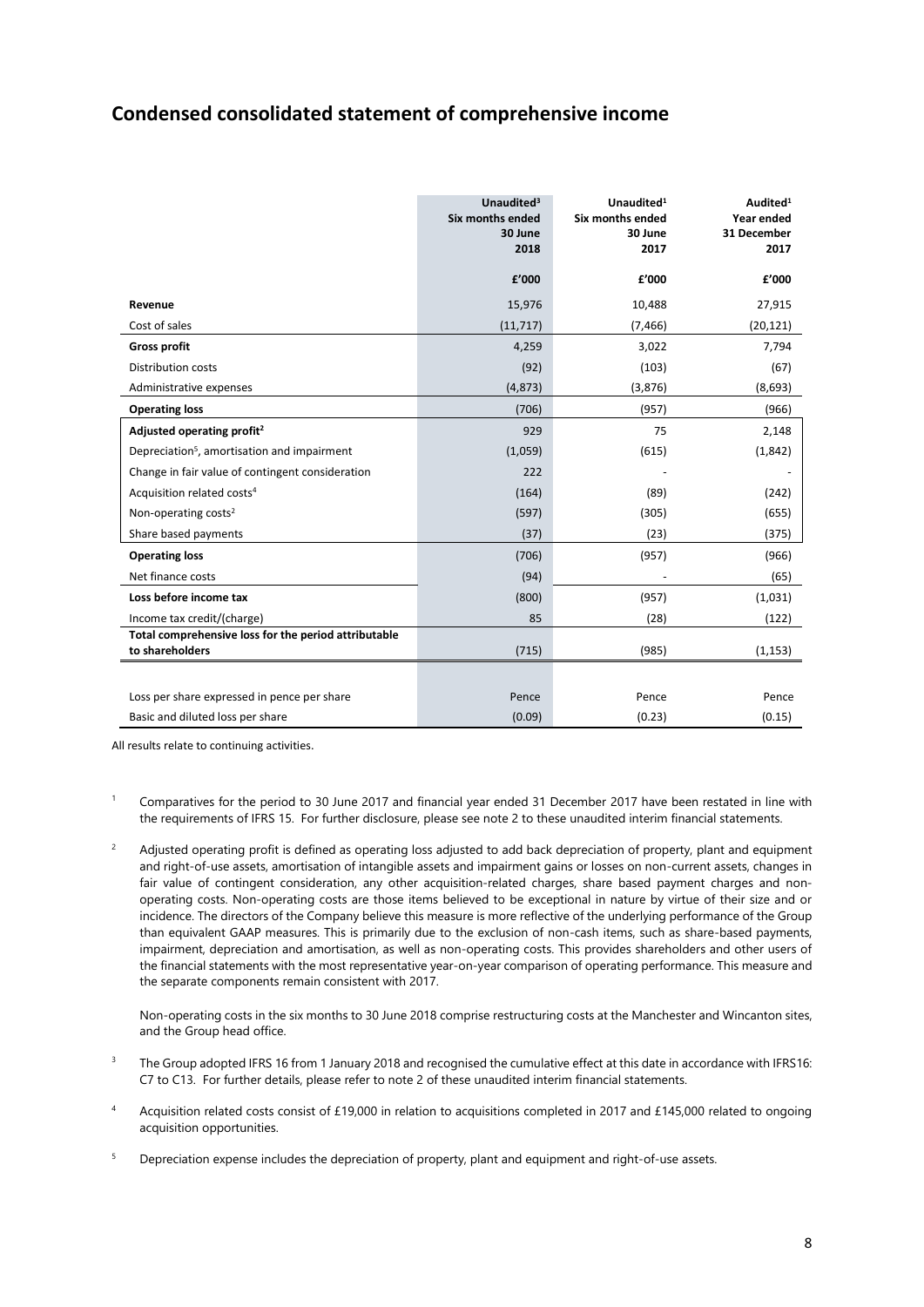# **Condensed consolidated statement of financial position**

|                                                     | Unaudited <sup>2</sup><br>30 June<br>2018 | Unaudited <sup>1</sup><br>30 June<br>2017 | Audited <sup>1</sup><br>31 December<br>2017 |
|-----------------------------------------------------|-------------------------------------------|-------------------------------------------|---------------------------------------------|
|                                                     | f'000                                     | £'000                                     | £'000                                       |
| <b>ASSETS</b>                                       |                                           |                                           |                                             |
| <b>Non-current assets</b>                           |                                           |                                           |                                             |
| Goodwill                                            | 4,386                                     | 3,918                                     | 4,386                                       |
| Other intangible assets                             | 11,102                                    | 10,298                                    | 11,759                                      |
| Property, plant and equipment                       | 2,311                                     | 1,053                                     | 2,126                                       |
| Right-of-use assets                                 | 4,078                                     |                                           |                                             |
| Deferred taxation                                   |                                           | 129                                       |                                             |
|                                                     | 21,877                                    | 15,398                                    | 18,271                                      |
| <b>Current assets</b>                               |                                           |                                           |                                             |
| Inventories                                         | 5,865                                     | 7,171                                     | 6,542                                       |
| Trade and other receivables                         | 10,341                                    | 6,580                                     | 12,198                                      |
| <b>Taxation recoverable</b>                         |                                           |                                           | 10                                          |
| Cash and bank balances                              | 21,046                                    | 6,749                                     | 21,931                                      |
|                                                     | 37,252                                    | 20,500                                    | 40,681                                      |
| <b>Total assets</b>                                 | 59,129                                    | 35,898                                    | 58,952                                      |
| <b>LIABILITIES</b>                                  |                                           |                                           |                                             |
| <b>Current liabilities</b>                          |                                           |                                           |                                             |
| Trade and other payables                            | (16, 077)                                 | (18, 229)                                 | (19, 110)                                   |
| Obligations under hire purchase and lease contracts | (778)                                     |                                           | (211)                                       |
|                                                     | (16, 855)                                 | (18, 229)                                 | (19, 321)                                   |
| <b>Non-current liabilities</b>                      |                                           |                                           |                                             |
| Deferred taxation                                   | (1, 334)                                  | (1,081)                                   | (1, 425)                                    |
| Obligations under hire purchase and lease contracts | (4, 783)                                  |                                           | (747)                                       |
| Provisions                                          | (534)                                     | (673)                                     | (561)                                       |
|                                                     | (6,651)                                   | (1,754)                                   | (2,733)                                     |
| <b>Total liabilities</b>                            | (23, 506)                                 | (19,983)                                  | (22,054)                                    |
| Net assets                                          | 35,623                                    | 15,915                                    | 36,898                                      |
|                                                     |                                           |                                           |                                             |
| <b>EQUITY</b>                                       |                                           |                                           |                                             |
| Share capital                                       | 7,586                                     | 4,225                                     | 7,586                                       |
| Share premium                                       | 17,438                                    |                                           | 17,438                                      |
| Own shares held by EBT                              | (561)                                     | (561)                                     | (561)                                       |
| Share-based payments reserve                        | 1,590                                     | 1,201                                     | 1,553                                       |
| Retained earnings                                   | 9,570                                     | 11,050                                    | 10,882                                      |
| <b>Total equity</b>                                 | 35,623                                    | 15,915                                    | 36,898                                      |

<sup>1</sup> Comparatives for the period to 30 June 2017 and financial year ended 31 December 2017 have been restated in line with the requirements of IFRS 15 and the re-measurement of the provisional accounting on the acquisition of Polaris Consulting (Holdings) Limited. For further disclosure, please see note 2 to these unaudited interim financial statements.

<sup>2</sup> The Group adopted IFRS 16 from 1 January 2018 and recognised the cumulative effect at this date in accordance with IFRS16: C7 to C13. For further details, please refer to note 2 of these unaudited interim financial statements.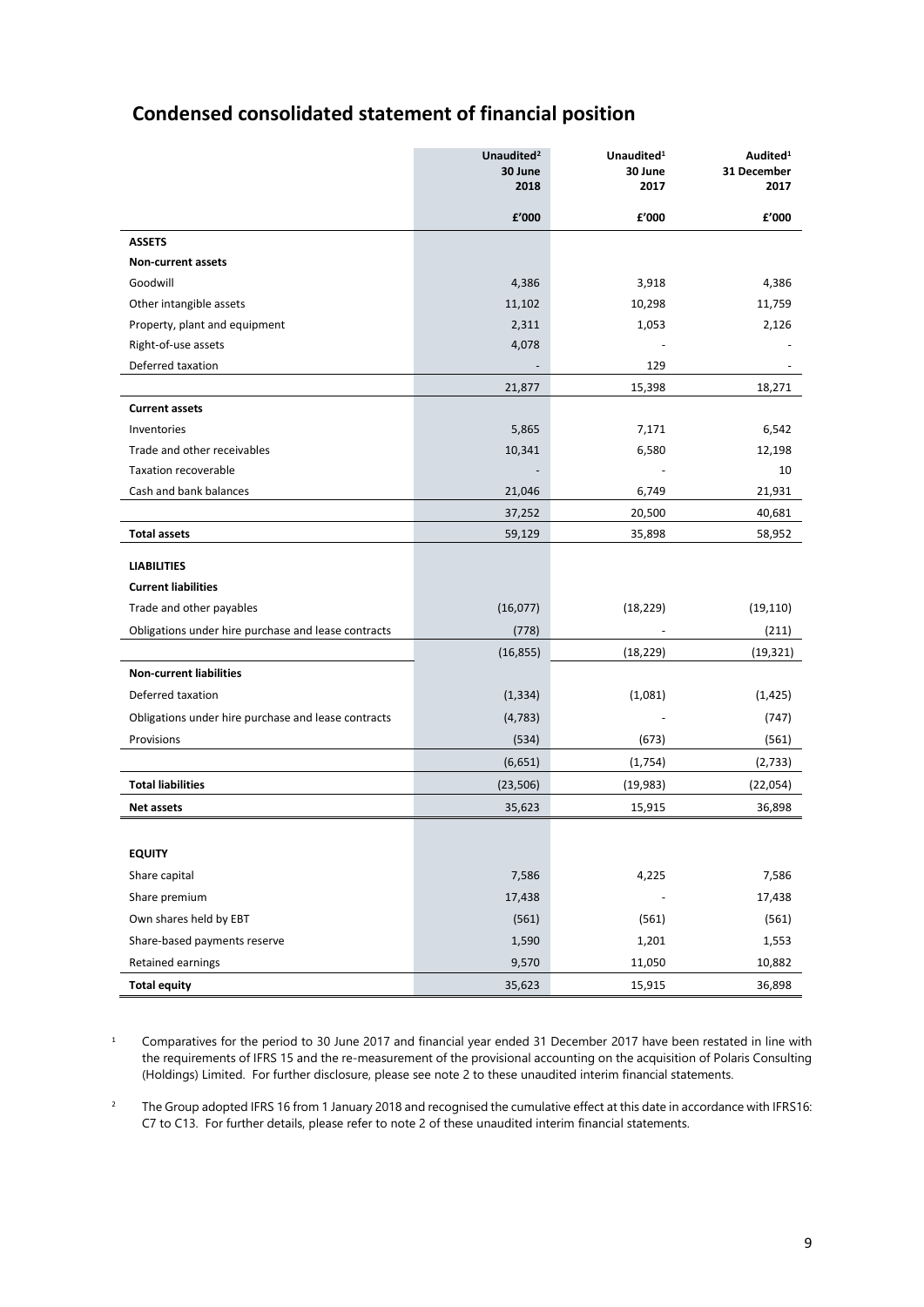# **Condensed consolidated statement of changes in equity**

|                                            | <b>Share</b>   | <b>Share</b> | Own shares     | <b>Share-based</b><br>payments | <b>Retained</b> |          |
|--------------------------------------------|----------------|--------------|----------------|--------------------------------|-----------------|----------|
|                                            | capital        | premium      | held by EBT    | reserve                        | earnings        | Total    |
|                                            | £'000          | £'000        | £'000          | £'000                          | £'000           | £'000    |
| Six months to 30 June 2018                 |                |              |                |                                |                 |          |
| <b>Balance at 1 January 2018</b>           | 7,586          | 17,438       | (561)          | 1,553                          | 10,882          | 36,898   |
| IFRS 16 cumulative adjustment <sup>1</sup> |                |              |                |                                | (597)           | (597)    |
| IFRS 2 share option credit                 |                |              |                | 37                             |                 | 37       |
| Total comprehensive loss for the period    |                |              |                |                                | (715)           | (715)    |
| Balance at 30 June 2018                    | 7,586          | 17,438       | (561)          | 1,590                          | 9,570           | 35,623   |
|                                            |                |              |                |                                |                 |          |
| Six months to 30 June 2017                 |                |              |                |                                |                 |          |
| Balance at 1 January 2017                  | 4,225          |              | (561)          | 1,178                          | 14,821          | 19,663   |
| IFRS 15 restatement <sup>2</sup>           |                |              |                | ÷,                             | (2,786)         | (2,786)  |
| Balance at 1 January 2017 restated         | 4,225          |              | (561)          | 1,178                          | 12,035          | 16,877   |
| IFRS 2 share option credit                 |                |              |                | 23                             |                 | 23       |
| Total comprehensive loss for the period    |                |              |                |                                | (985)           | (985)    |
| Balance at 30 June 2017                    | 4,225          |              | (561)          | 1,201                          | 11,050          | 15,915   |
|                                            |                |              |                |                                |                 |          |
| Year to 31 December 2017                   |                |              |                |                                |                 |          |
| Balance at 1 January 2017                  | 4,225          |              | (561)          | 1,178                          | 14,821          | 19,663   |
| IFRS 15 restatement <sup>2</sup>           | $\blacksquare$ | ÷,           | $\overline{a}$ | $\qquad \qquad \blacksquare$   | (2,786)         | (2,786)  |
| Balance at 1 January 2017 restated         | 4,225          |              | (561)          | 1,178                          | 12,035          | 16,877   |
| Share issue                                | 3,361          | 17,438       |                |                                |                 | 20,799   |
| IFRS 2 share option credit                 |                |              |                | 375                            |                 | 375      |
| Total comprehensive loss for the year      |                |              |                | $\overline{\phantom{a}}$       | (1, 153)        | (1, 153) |
| Balance at 31 December 2017                | 7,586          | 17,438       | (561)          | 1,553                          | 10,882          | 36,898   |

<sup>1</sup> The Group adopted IFRS 16 from 1 January 2018 and recognised the cumulative effect at this date in accordance with IFRS16: C7 to C13. For further details, please refer to note 2 of these unaudited interim financial statements.

<sup>2</sup> Comparatives for the period to 30 June 2017 and financial year ended 31 December 2017 have been restated in line with the requirements of IFRS 15 and the re-measurement of the provisional accounting on the acquisition of Polaris Consulting (Holdings) Limited. For further disclosure, please see note 2 to these unaudited interim financial statements.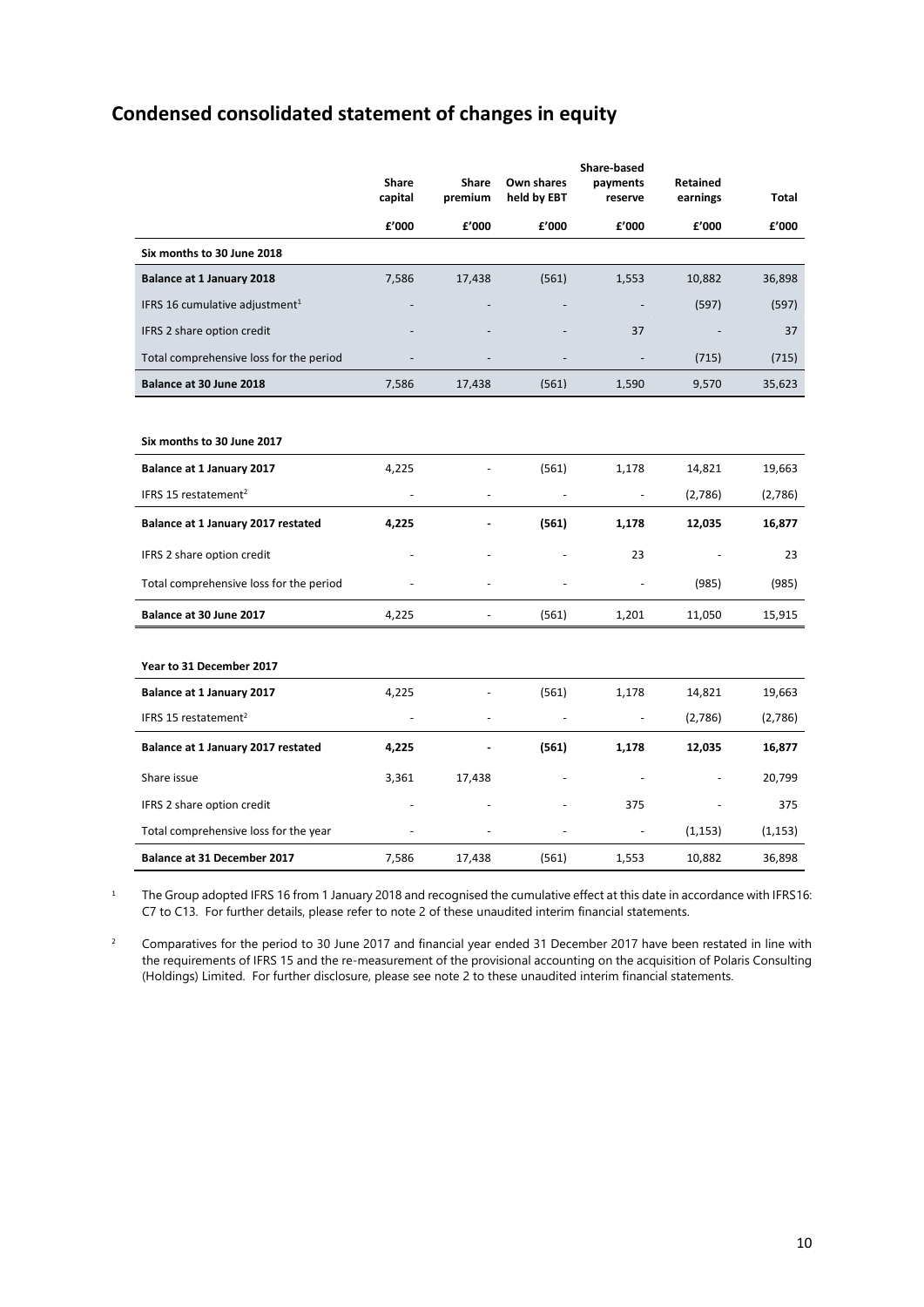# **Condensed consolidated statement of cash flows**

|                                                             | Unaudited <sup>2</sup><br>Six months ended<br>30 June<br>2018 | Unaudited <sup>1</sup><br>Six months ended<br>30 June<br>2017 | Audited <sup>1</sup><br>Year ended<br>31 December<br>2017 |
|-------------------------------------------------------------|---------------------------------------------------------------|---------------------------------------------------------------|-----------------------------------------------------------|
|                                                             | f'000                                                         | £'000                                                         | £'000                                                     |
| <b>Operating activities</b>                                 |                                                               |                                                               |                                                           |
| Loss before income tax                                      | (799)                                                         | (957)                                                         | (1,031)                                                   |
| Adjustments for:                                            |                                                               |                                                               |                                                           |
| Depreciation, amortisation and impairment                   | 1,059                                                         | 615                                                           | 1,842                                                     |
| Finance expense                                             | 93                                                            |                                                               | 65                                                        |
| Share-based payment expense                                 | 37                                                            | 23                                                            | 375                                                       |
| Increase in inventories                                     | 677                                                           | (2,785)                                                       | (2, 106)                                                  |
| Increase in trade and other receivables                     | 1,855                                                         | (145)                                                         | (5, 763)                                                  |
| Increase in trade and other payables                        | (2,462)                                                       | 2,714                                                         | 2,828                                                     |
| Decrease in provisions                                      | (27)                                                          | (428)                                                         | (540)                                                     |
|                                                             | 433                                                           | (963)                                                         | (4, 330)                                                  |
| Income tax (paid) / received                                | (200)                                                         | 60                                                            | (87)                                                      |
| Net cash generated from / (used in) operating<br>activities | 233                                                           | (903)                                                         | (4, 417)                                                  |
| <b>Investing activities</b>                                 |                                                               |                                                               |                                                           |
| Interest received                                           | 33                                                            |                                                               | 14                                                        |
| Purchase of property, plant and equipment                   | (371)                                                         | (450)                                                         | (908)                                                     |
| Purchase of computer software                               | (2)                                                           | (18)                                                          | (47)                                                      |
| Acquisition of subsidiary, net of cash acquired             |                                                               | (1,037)                                                       | (2, 564)                                                  |
| Acquisition of subsidiary - payment of earn-out             | (299)                                                         |                                                               |                                                           |
| Net cash used in investing activities                       | (639)                                                         | (1,505)                                                       | (3,505)                                                   |
| <b>Financing activities</b>                                 |                                                               |                                                               |                                                           |
| Proceeds from issue of ordinary share capital               |                                                               |                                                               | 20,799                                                    |
| Interest payable                                            | (126)                                                         |                                                               | (26)                                                      |
| Repayment of hire purchase and lease liabilities            | (353)                                                         | (3)                                                           | (80)                                                      |
| Net cash from financing activities                          | (479)                                                         | (3)                                                           | 20,693                                                    |
| Net (decrease) / increase in cash and cash<br>equivalents   | (885)                                                         | (2, 411)                                                      | 12,771                                                    |
| Cash and cash equivalents at the beginning of the<br>period | 21,931                                                        | 9,160                                                         | 9,160                                                     |
| Cash and cash equivalents at the end of the period          | 21,046                                                        | 6,749                                                         | 21,931                                                    |

<sup>1</sup> Comparatives for the period to 30 June 2017 and financial year ended 31 December have been restated in line with the requirements of IFRS 15 and the re-measurement of the provisional accounting on the acquisition of Polaris Consulting (Holdings) Limited. For further disclosure, please see note 2 to these unaudited interim financial statements.

<sup>2</sup> The Group adopted IFRS 16 from 1 January 2018 and recognised the cumulative effect at this date in accordance with IFRS16: C7 to C13. For further details, please refer to note 2 of these unaudited interim financial statements.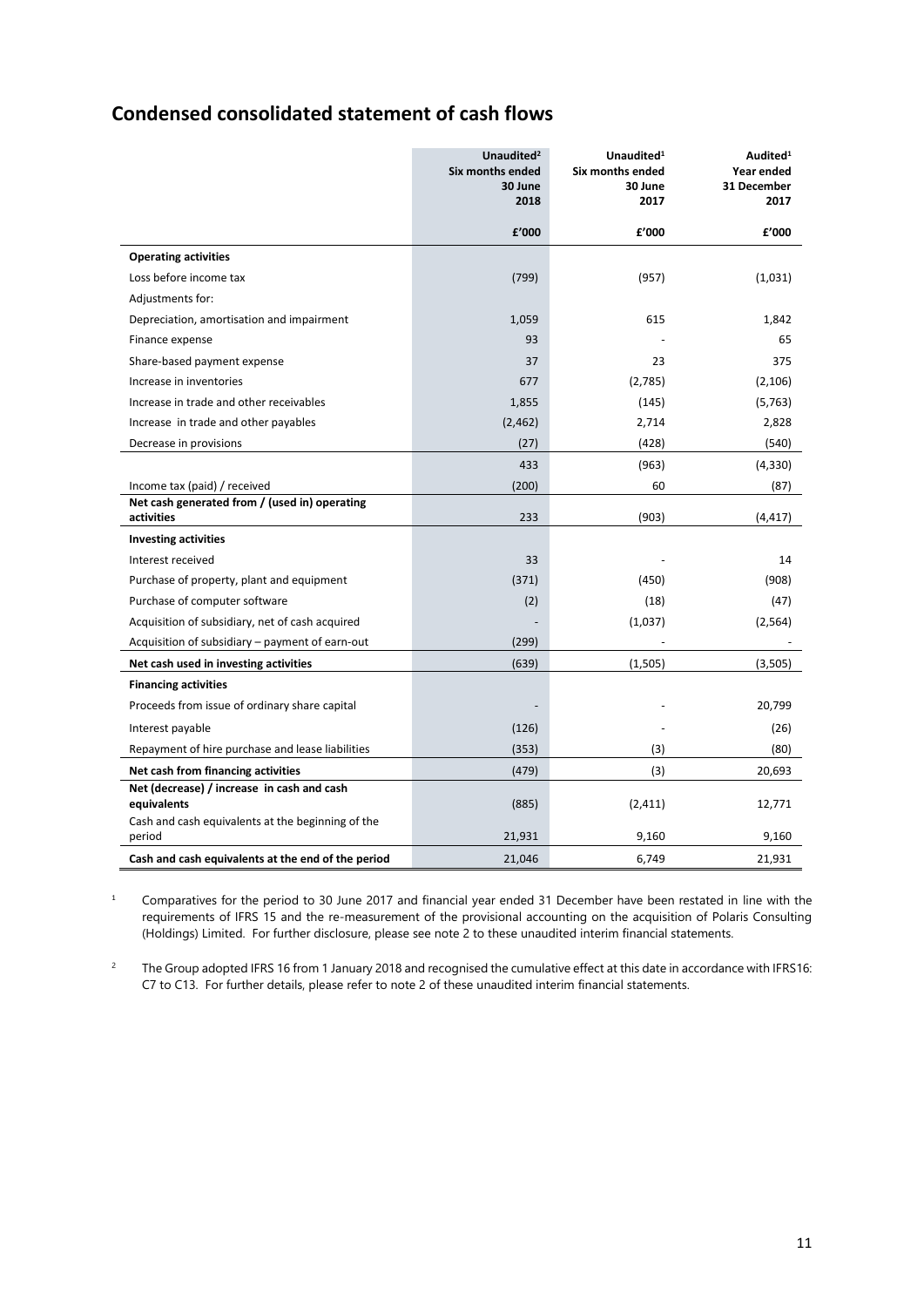### **1. Nature of operations**

The Group is a professional services and technology partner to global prime contractors that are active in defence, intelligence and communications, space and energy programmes. The Group advises on management and technology solutions and deliver with advanced manufacturing skills and expertise.

The Group's team links world-class skills in complex technologies with modern design and manufacturing facilities to provide a fully balanced and agile support network to our customers and partners wherever they may be.

The Group consists of two interlinked business streams:

- **Consulting and Programme Services ("CaPS")** the provision of know-how and experience to add value in large and complex enterprises. Previously reported as TPG Services.
- **Technology & Engineering ("T&E")** the design, manufacture, installation and support of complex equipment. Previously reported as TPG Engineering.

TP Group plc (the "Parent Company") is the Group's ultimate parent company, which is incorporated under the Companies Act and domiciled in the United Kingdom. The address of the registered office of the Parent Company is Cody Technology Park, Old Ively Road, Farnborough, Hampshire, GU14 0LX. The Parent Company's shares are listed on the Alternative Investment Market of the London Stock Exchange.

Central unallocated costs are specific costs associated with the Group's AIM listing and other Group operational costs that are not charged out to the operating companies.

The condensed consolidated unaudited interim financial statements are presented in pounds sterling, which is also the functional currency of the Parent Company, and all values are rounded to the nearest thousand pounds except when otherwise indicated.

The financial information set out in this interim report does not constitute statutory accounts as defined in Section 434 of the Companies Act 2006. The Group's statutory financial statements for the year ended 31 December 2017, prepared under IFRS as adopted by the EU, have been delivered to the Registrar of Companies. The auditor's report on the 2017 financial statements was unqualified, did not draw attention to any matters by way of emphasis and did not contain a statement under Section 498(2) or Section 498(3) of the Companies Act 2006.

The condensed consolidated unaudited interim financial statements were approved for issue by the Board of Directors on  $10^{th}$  September 2018.

### **2. Basis of preparation**

These condensed consolidated unaudited interim financial statements are for the six months ended 30 June 2018.

These condensed consolidated unaudited interim financial statements have been prepared under the historical cost convention using accounting policies consistent with International Financial Reporting Standards (IFRS) as adopted by the European Union. Excluding the adoption in year of IFRS 15, IFRS 16 and IFRS 9 the accounting policies, presentation and methods of computation are followed in the condensed set of financial statements as applied in the Group's latest annual audited financial statements. While the financial figures included in this half-yearly report have been computed in accordance with IFRS applicable to interim periods, this half-yearly report does not contain sufficient information to constitute an interim financial report as that term is defined in IAS 34.

#### **Going concern**

The directors of the Company are satisfied that the Group has adequate resources to continue in business for the foreseeable future, and accordingly continue to adopt the going concern basis in preparing the accounts. In reaching this conclusion, the directors of the Company have considered forecasts that cover a period of at least twelve months from the date of the approval of these unaudited interim financial statements and mitigating actions available to them, including the ability of management to make certain reductions to the Group's discretionary expenditure if required.

#### **Changes in accounting policies**

The Group has adopted IFRS 15 retrospectively and prior period financial statements have been restated accordingly. The financial impact to comparative periods on adoption of these standards is described below.

The adoption of IFRS 9 has no material impact to the current or prior period financial statements.

The Group adopted IFRS 16 early. Rather than apply IFRS 16 retrospectively in accordance with IAS 8, the Group is permitted to apply IFRS 16:c5(b) under which comparative information is not restated. The Group has recognised the cumulative effect of initially applying IFRS 16 as an adjustment to the opening balance of retained earnings at 1 January 2018, the date of initial application. A right-of-use asset valued at £4.1m was recognised at 1 January 2018, with an opening lease liability of £4.7m and a cumulative loss of £0.6m. A depreciation expense of £0.2m and an interest expense of £0.1m for the six months to 30<sup>th</sup> June 2018 has been recognised, replacing the operating expense in respect of rental payments of £0.3m. The net impact is a £0.1m reduction in operating loss and a £0.3 improvement in adjusted operating profit for the six months to 30<sup>th</sup> June 2018.

In the current financial year the Group has adopted IFRS 15 Revenue from Contracts with Customers. The Group has elected to restate comparative information from prior periods upon adoption of IFRS 15 and has applied the practical expedient under which contracts which began and ended in 2017 or that were completed prior to 1<sup>st</sup> January 2017 are not restated.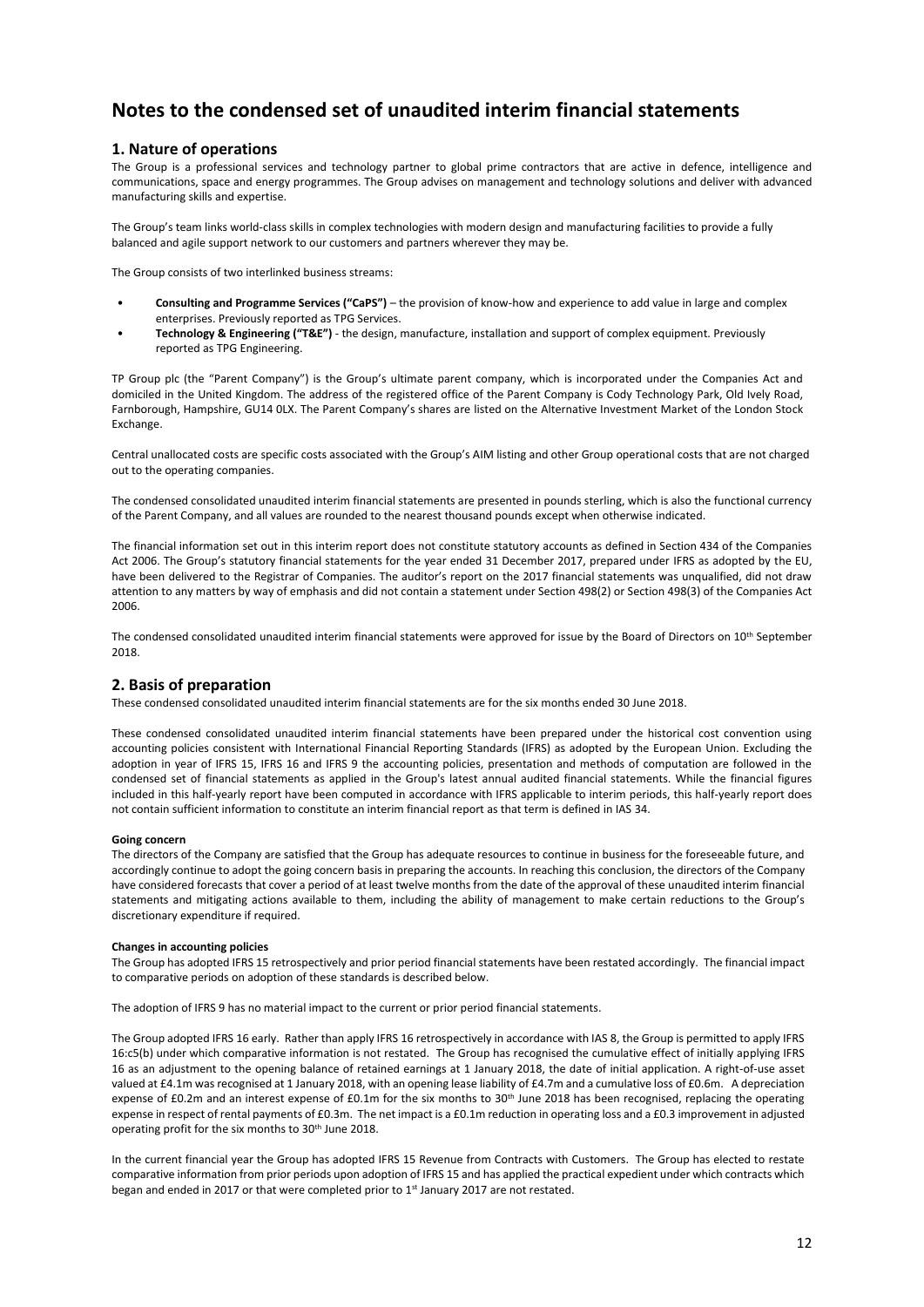## **2. Basis of preparation (continued)**

### **Re-measurement of accounting for acquisition of Polaris Consulting (Holdings) Limited**

In 2018 the Group finalised its accounting for the acquisition of Polaris Consulting (Holdings) Limited and since finalising the consolidated financial statements for the year ended 31 December 2017 further information has arisen requiring a revision to the provision accounting disclosed.

The tables below show the effect of IFRS 15 and re-measurement of the acquisition accounting for Polaris Consulting (Holdings) Limited on the balance sheet as at 30<sup>th</sup> June 2017 and 31<sup>st</sup> December 2017, and the effect on the income statement for the six month period ended 30<sup>th</sup> June 2017 and the year ended 31<sup>st</sup> December 2017.

### **Consolidated statement of financial position (extract)**

**At 31 December 2017**

|                             | As previously<br>reported | IFRS 15<br>reclassifications | Fair value revision<br>of identified assets<br>and liabilities<br>acquired | Restated  |
|-----------------------------|---------------------------|------------------------------|----------------------------------------------------------------------------|-----------|
|                             | £'000                     | £'000                        | £'000                                                                      | £'000     |
| <b>Non-current assets</b>   |                           |                              |                                                                            |           |
| Goodwill                    | 4,170                     | -                            | 216                                                                        | 4,386     |
| <b>Current assets</b>       |                           |                              |                                                                            |           |
| Inventories                 | 230                       | 6,312                        | $\overline{\phantom{a}}$                                                   | 6,542     |
| Trade and other receivables | 13,798                    | (1,600)                      |                                                                            | 12,198    |
| <b>Total assets</b>         | 54,024                    | 4,712                        | 216                                                                        | 58,952    |
| <b>Current liabilities</b>  |                           |                              |                                                                            |           |
| Trade and other payables    | (10, 962)                 | (7, 932)                     | (216)                                                                      | (19, 110) |
| <b>Total liabilities</b>    | (13,906)                  | (7, 932)                     | (216)                                                                      | (22, 054) |
| <b>Net assets</b>           | 40,118                    | (3, 220)                     |                                                                            | 36,898    |
| <b>Equity</b>               |                           |                              |                                                                            |           |
| Retained earnings           | 14,102                    | (3, 220)                     | $\overline{\phantom{a}}$                                                   | 10,882    |
| <b>Total equity</b>         | 40,118                    | (3, 220)                     |                                                                            | 36,898    |

**Consolidated statement of financial position (extract) At 30 June 2017**

|                             |               |                   | Fair value revision  |           |
|-----------------------------|---------------|-------------------|----------------------|-----------|
|                             |               |                   | of identified assets |           |
|                             | As previously | IFRS 15           | and liabilities      |           |
|                             | reported      | reclassifications | acquired             | Restated  |
|                             | £'000         | £'000             | £'000                | £'000     |
| <b>Current assets</b>       |               |                   |                      |           |
| Inventories                 | 540           | 6,631             | ٠                    | 7,171     |
| Trade and other receivables | 7,715         | (1, 135)          | -                    | 6,580     |
| <b>Total assets</b>         | 30,402        | 5,496             | -                    | 35,898    |
| <b>Current liabilities</b>  |               |                   |                      |           |
| Trade and other payables    | (9, 263)      | (8,966)           | ٠                    | (18, 229) |
| <b>Total liabilities</b>    | (11, 017)     | (8,966)           |                      | (19, 983) |
| <b>Net assets</b>           | 19,385        | (3, 470)          |                      | 15,915    |
| <b>Equity</b>               |               |                   |                      |           |
| Retained earnings           | 14,520        | (3, 470)          | ٠                    | 11,050    |
| <b>Total equity</b>         | 19,385        | (3, 470)          |                      | 15,915    |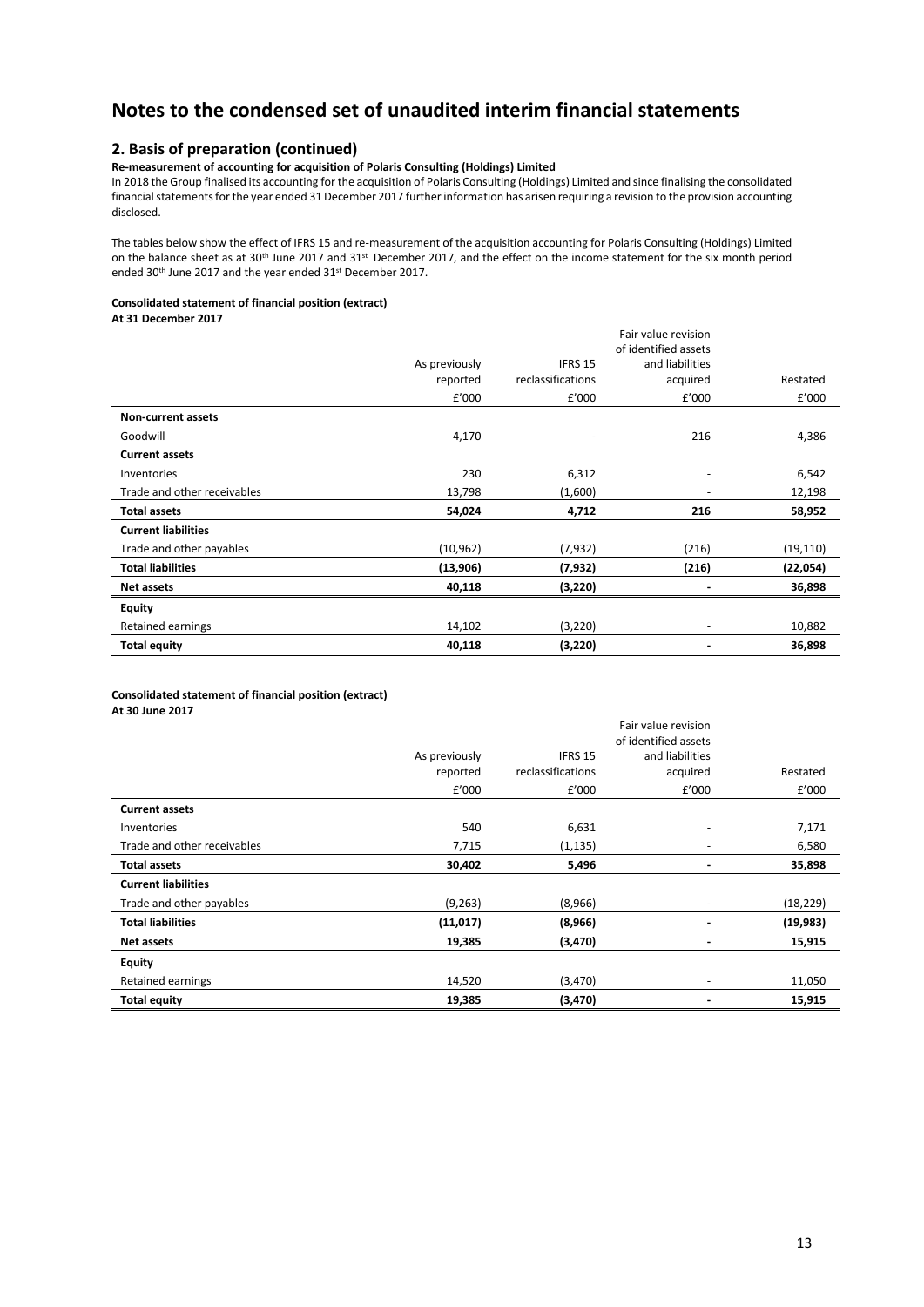## **2. Basis of preparation (continued)**

**Consolidated income statement (extract)**

**Year ended 31 December 2017**

|                                                                       |                           |                              | Fair value revision<br>of identified assets |           |
|-----------------------------------------------------------------------|---------------------------|------------------------------|---------------------------------------------|-----------|
|                                                                       | As previously<br>reported | IFRS 15<br>reclassifications | and liabilities<br>acquired                 | Restated  |
|                                                                       | £'000                     | £'000                        | £'000                                       | £'000     |
| Revenue                                                               | 29,460                    | (1, 545)                     |                                             | 27,915    |
| Cost of sales                                                         | (21, 232)                 | 1,111                        |                                             | (20, 121) |
| <b>Gross profit</b>                                                   | 8,228                     | (434)                        | $\overline{\phantom{0}}$                    | 7,794     |
| <b>Operating loss</b>                                                 | (532)                     | (434)                        |                                             | (966)     |
| Adjusted operating profit                                             | 2,582                     | (434)                        |                                             | 2,148     |
| Loss before income tax                                                | (597)                     | (434)                        | $\overline{\phantom{0}}$                    | (1,031)   |
| Total comprehensive loss for the year<br>attributable to shareholders | (719)                     | (434)                        |                                             | (1, 153)  |
| Basic and diluted loss per share                                      | (0.09)                    | (0.06)                       | $\overline{\phantom{0}}$                    | (0.15)    |

**Consolidated income statement (extract) Six months to 30 June 2017**

|                                                                         |                           |                              | Fair value revision<br>of identified assets |          |
|-------------------------------------------------------------------------|---------------------------|------------------------------|---------------------------------------------|----------|
|                                                                         | As previously<br>reported | IFRS 15<br>reclassifications | and liabilities<br>acquired                 | Restated |
|                                                                         | £'000                     | £'000                        | £'000                                       | £'000    |
| Revenue                                                                 | 13,640                    | (3, 152)                     |                                             | 10,488   |
| Cost of sales                                                           | (9,933)                   | 2,467                        |                                             | (7, 466) |
| <b>Gross profit</b>                                                     | 3,707                     | (685)                        |                                             | 3,022    |
| <b>Operating loss</b>                                                   | (272)                     | (685)                        | ۰                                           | (957)    |
| <b>Adjusted operating profit</b>                                        | 760                       | (685)                        | $\overline{\phantom{0}}$                    | 75       |
| Loss before income tax                                                  | (272)                     | (685)                        | $\overline{\phantom{0}}$                    | (957)    |
| Total comprehensive loss for the period<br>attributable to shareholders | (300)                     | (685)                        |                                             | (985)    |
| Basic and diluted loss per share                                        | (0.07)                    | (0.16)                       | $\overline{\phantom{a}}$                    | (0.23)   |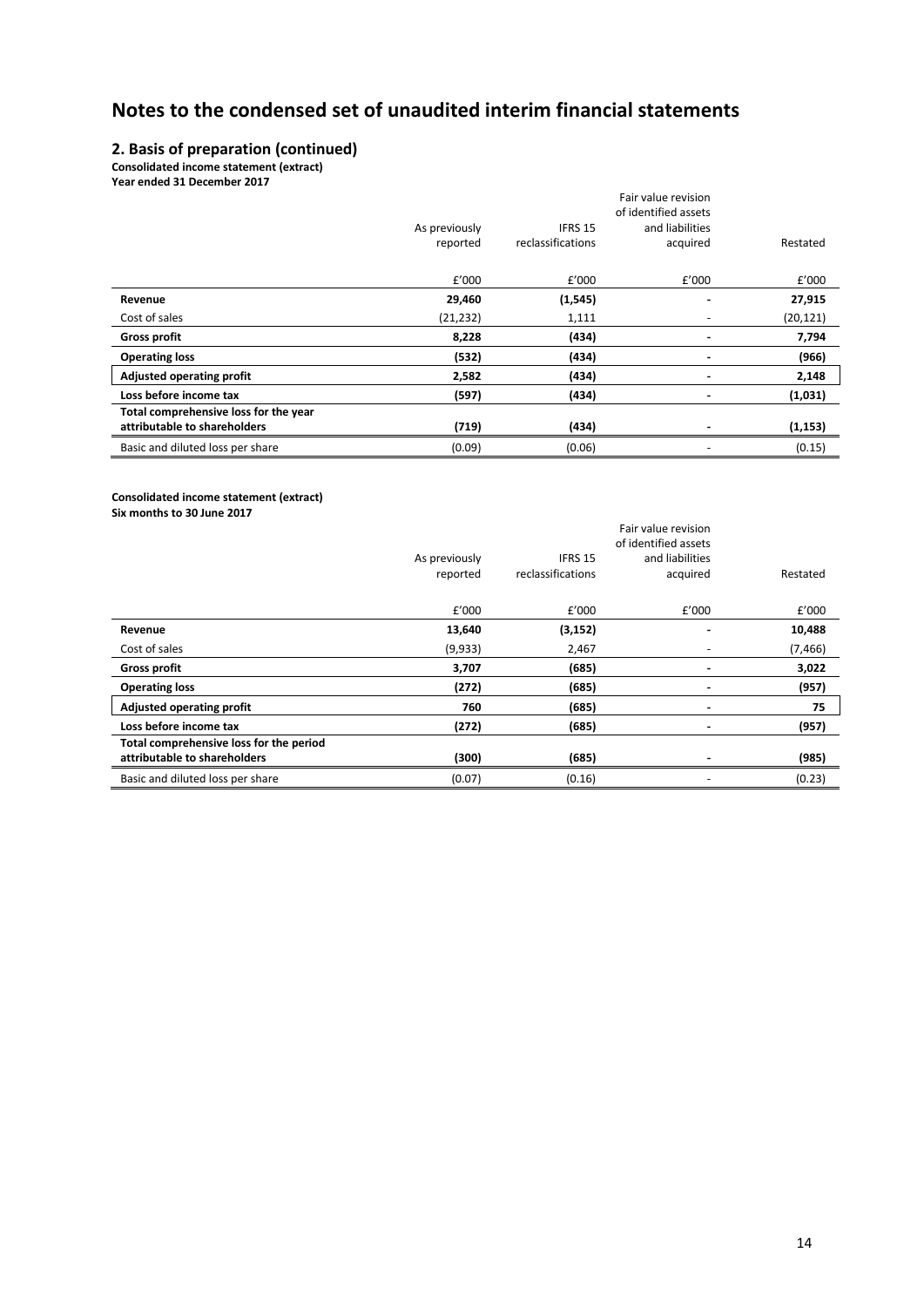### **3. Segmental reporting**

The following is an analysis of the Group's revenue and results from the continuing operations by reportable segment.

|                                                  |         |                   | Central<br>unallocated |        |
|--------------------------------------------------|---------|-------------------|------------------------|--------|
|                                                  | $T&E^2$ | CaPS <sup>2</sup> | costs                  | Group  |
|                                                  |         |                   |                        |        |
| Six months ended 30 June 2018                    | £'000   | £'000             | £'000                  | £'000  |
| Revenue                                          | 10,911  | 5,065             | $\frac{1}{2}$          | 15,976 |
| Operating profit / (loss)                        | 471     | (605)             | (572)                  | (706)  |
| Depreciation, amortisation and impairment        | 752     | 256               | 51                     | 1,059  |
| Change in fair value of contingent consideration |         |                   | (222)                  | (222)  |
| Acquisition related cost                         |         |                   | 164                    | 164    |
|                                                  | 476     | 107               | 14                     | 597    |
| Non-operating costs                              |         |                   |                        |        |
| Share based payments                             |         |                   | 37                     | 37     |
| Adjusted operating profit / (loss) <sup>1</sup>  | 1,699   | (242)             | (528)                  | 929    |
|                                                  |         |                   |                        |        |
| Six months ended 30 June 2017                    |         |                   |                        |        |
| Revenue                                          | 7,563   | 2,925             |                        | 10,488 |
| Operating profit / (loss)                        | 370     | (535)             | (792)                  | (957)  |
| Depreciation, amortisation and impairment        | 514     | 3                 | 98                     | 615    |
| Acquisition related cost                         |         |                   | 89                     | 89     |
| Non-operating costs                              |         | 305               |                        | 305    |
| Share based payments                             |         |                   | 23                     | 23     |
| Adjusted operating profit / (loss) <sup>1</sup>  | 884     | (227)             | (582)                  | 75     |
|                                                  |         |                   |                        |        |
| Year ended 31 December 2017                      |         |                   |                        |        |
| Revenue                                          | 22,149  | 5,766             |                        | 27,915 |
| Operating profit / (loss)                        | 2,300   | (1,223)           | (2,043)                | (966)  |
| Depreciation, amortisation and impairment        | 1,602   | 10                | 230                    | 1,842  |
| Acquisition related cost                         |         |                   | 242                    | 242    |
| Non-operating costs                              | 124     | 420               | 111                    | 655    |
| Share based payments                             |         |                   | 375                    | 375    |
| Adjusted operating profit / (loss) <sup>1</sup>  | 4,026   | (793)             | (1,085)                | 2,148  |
|                                                  |         |                   |                        |        |

<sup>1</sup> Adjusted operating profit is defined as operating loss adjusted to add back depreciation of property, plant and equipment and right-of-use assets, amortisation of intangible assets and impairment gains or losses on non-current assets, changes in fair value of contingent consideration, any other acquisition-related charges, share based payment charges and non-operating costs. Non-operating costs are those items believed to be exceptional in nature by virtue of their size and or incidence. The directors of the Company believe this measure is more reflective of the underlying performance of the Group than equivalent GAAP measures. This is primarily due to the exclusion of non-cash items, such as share-based payments, impairment, depreciation and amortisation, as well as non-operating costs. This provides shareholders and other users of the financial statements with the most representative year-on-year comparison of operating performance. This measure and the separate components remain consistent with 2017.

Non-operating costs in the six months to 30 June 2018 comprise restructuring costs at the Manchester and Wincanton sites, and the Group head office.

<sup>2</sup> Following the refinement of the Group's strategy to manage the business along two distinct business units in 2017, the Group has subsequently renamed the business segments. "TPG Engineering" is now named "Technology and Engineering" ("T&E") and "TPG Services" named "Consulting and Programme Services" ("CaPS").